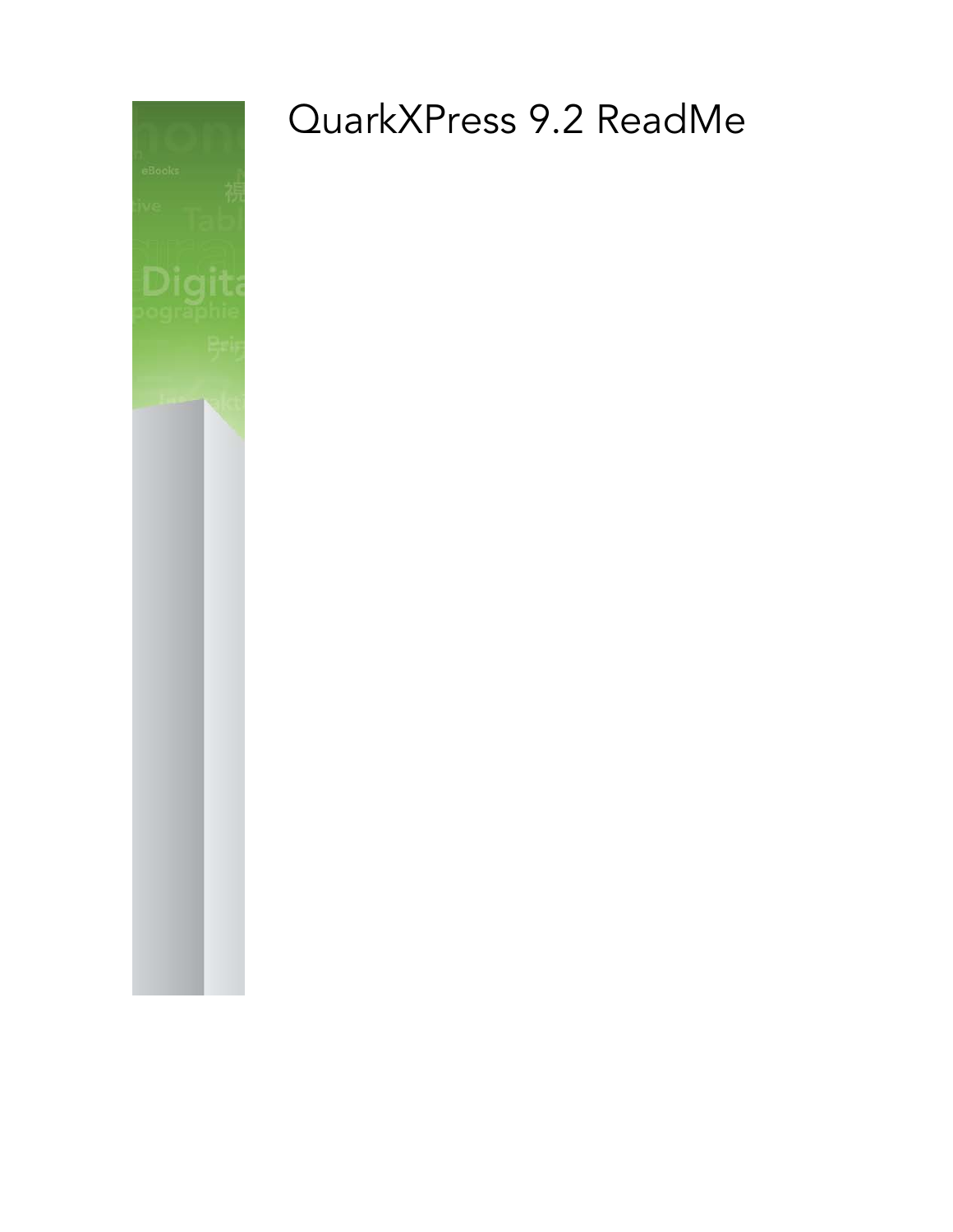### Contents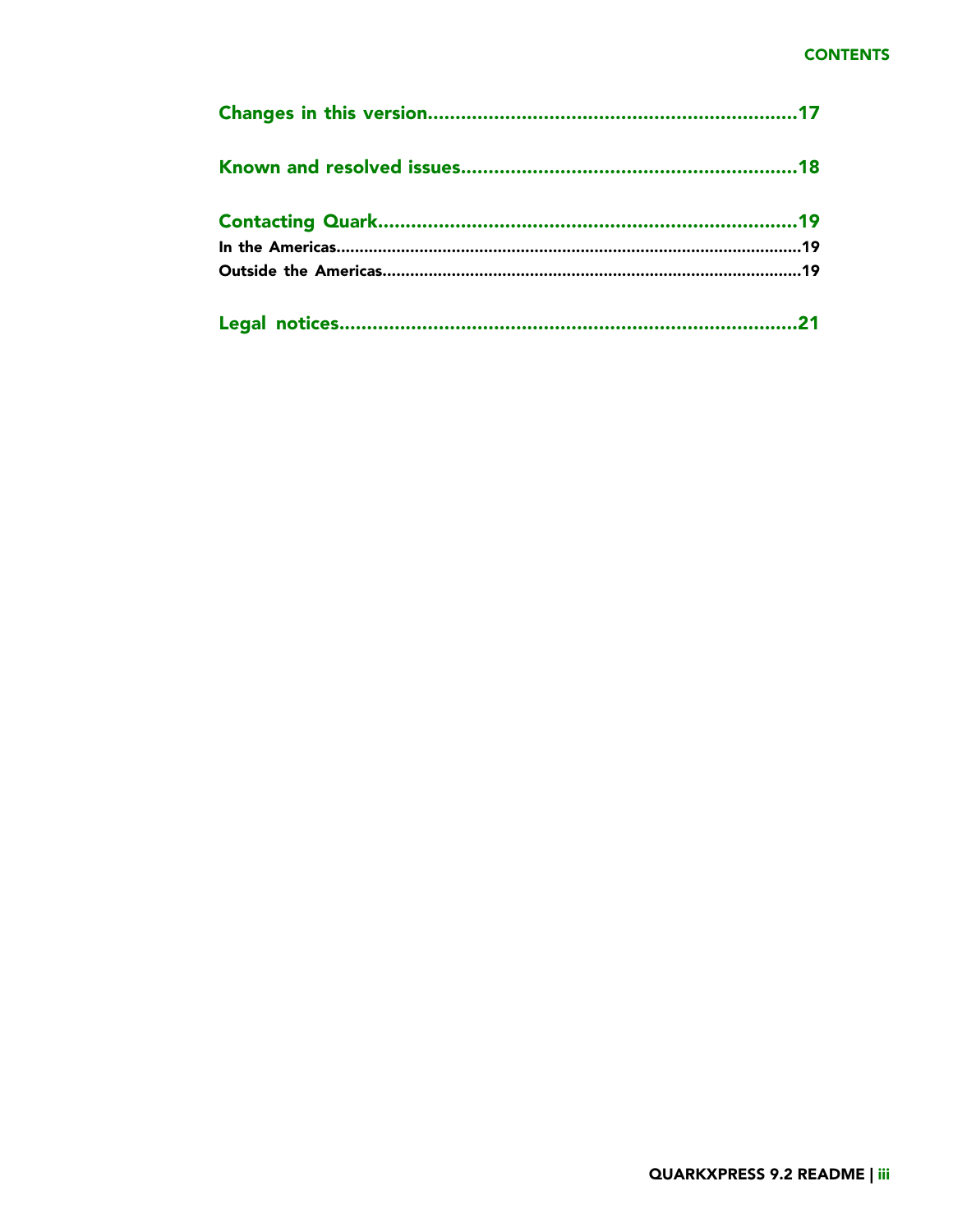### <span id="page-3-0"></span>QuarkXPress 9.2 ReadMe

QuarkXPress® 9 offers a wealth of new features, including conditional styles, callouts, bullets and numbering, Story Editor view, and more.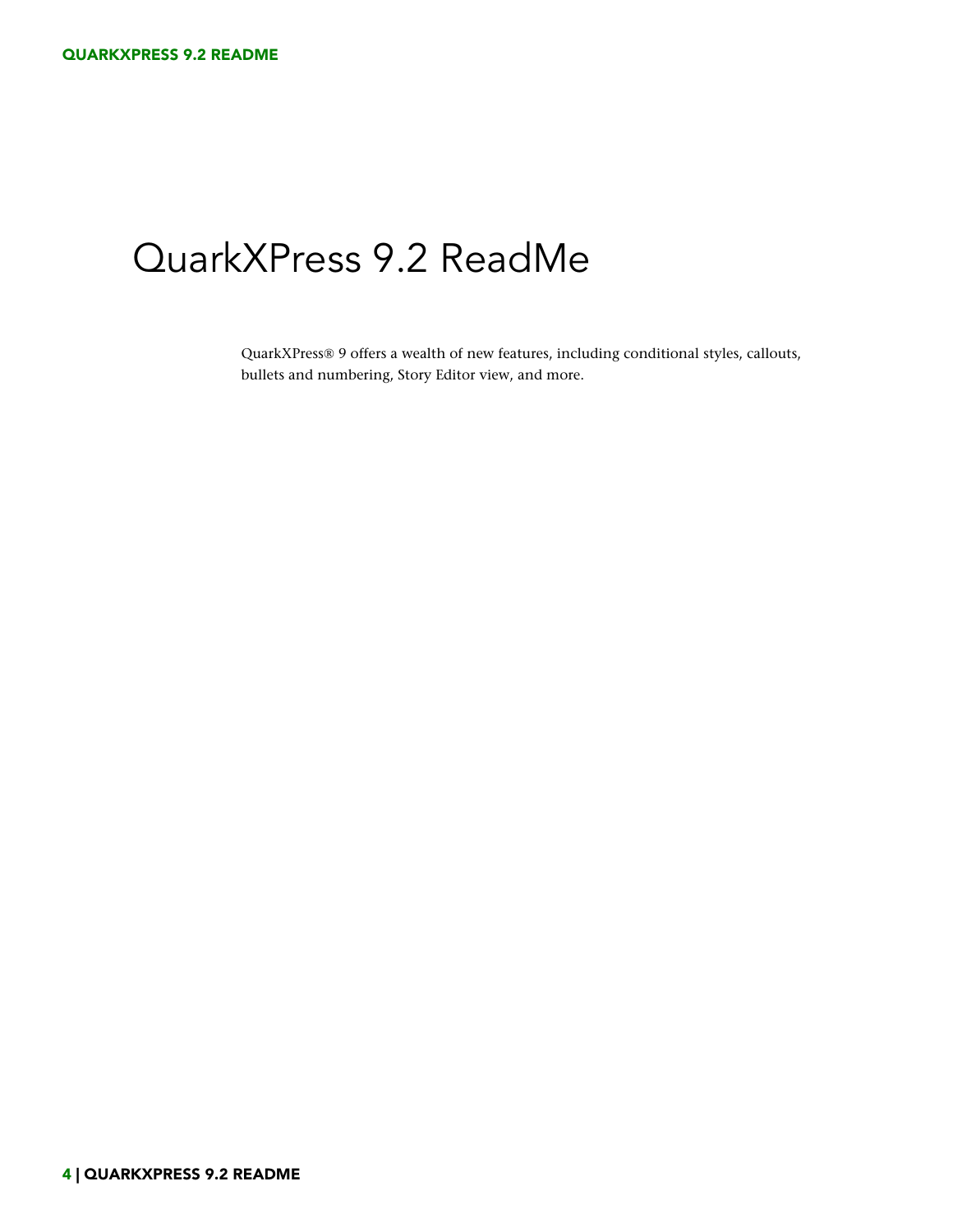## <span id="page-4-0"></span>System requirements

#### <span id="page-4-1"></span>System requirements: Mac OS

#### Software

- Mac OS® 10.5.8 (Leopard®), Mac OS 10.6.8 (Snow Leopard®), Mac OS 10.7.x (Lion™), or later
- Tested on Citrix

#### Hardware

- Mac® Intel® processor
- 2GB RAM (1GB minimum)
- 2GB hard disk space

#### **Optional**

- An Internet connection for activation
- <span id="page-4-2"></span>• DVD-ROM drive for installation from DVD (not required for installation from download)

#### System requirements: Windows

#### Software

- Microsoft® Windows® XP (Service Pack 2 or 3), Windows Vista® 1.0, or Windows 7
- Microsoft .NET Framework 3.5 SP1
- Tested on Citrix

#### Hardware

- 2GB RAM (1GB minimum)
- 1GB hard disk space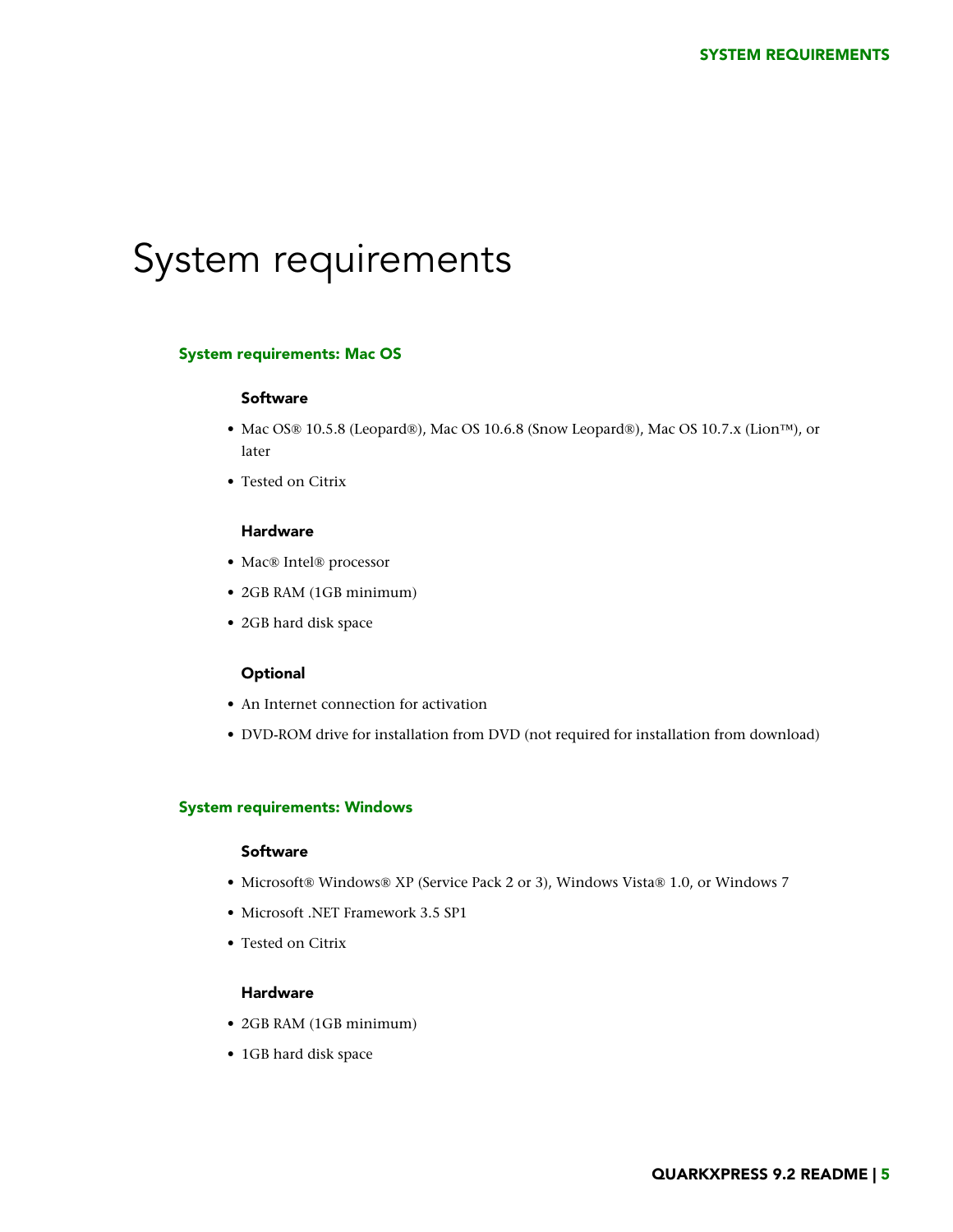#### **Optional**

- An Internet connection for activation
- DVD-ROM drive for installation from DVD (not required for installation from download)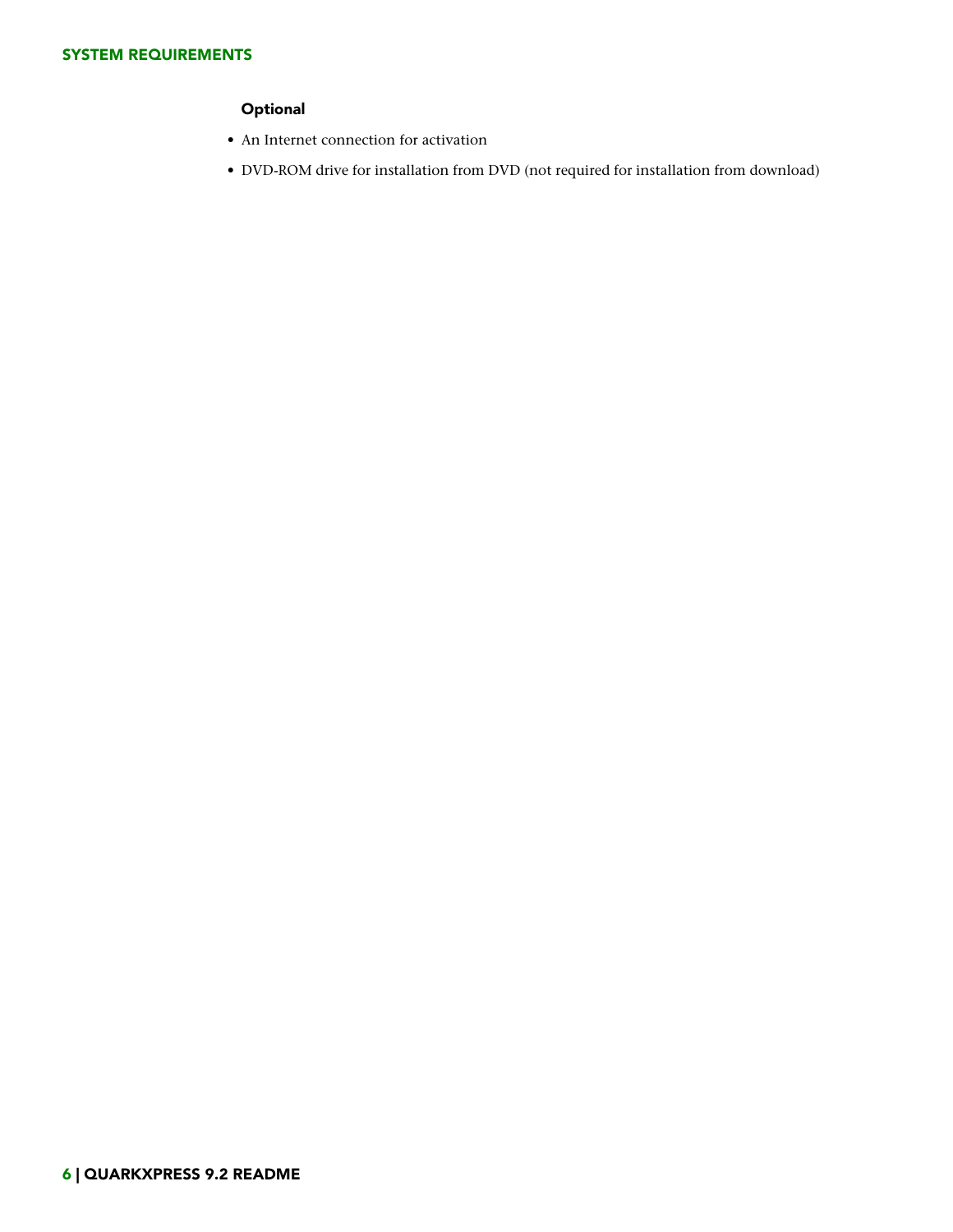### <span id="page-6-0"></span>Installing: Mac OS

To install QuarkXPress:

- 1 Disable any virus protection software. If you are concerned about a virus infecting your computer, run a virus check on the installer file, then disable your virus detection software.
- 2 Double-click the installer icon and follow the instructions on the screen.

#### <span id="page-6-2"></span><span id="page-6-1"></span>Performing a silent installation

The silent installation feature lets users install QuarkXPress on their computers over a network without having to follow step-by-step instructions. This feature is useful for large group installations when performing manual installations is cumbersome.

#### Preparing for silent installation: Mac OS

To enable Mac OS users to perform a silent installation on their computers, an administrator must make the following modifications:

- 1 Copy everything from the disc or disk image that contains the installer to an empty folder on the local hard disk.
- 2 Using the local copy of the installer, install QuarkXPress on the local hard disk. The installer creates a "setup.xml" file in the folder where the installer is located.
- <span id="page-6-3"></span>3 Share the folder that contains the installer and the "setup.xml" file with users who are licensed to install QuarkXPress.

#### Performing a silent installation: Mac OS

To perform a silent installation on Mac OS, an end user must follow these steps:

- 1 Copy the installer folder that contains the "setup.xml" file to your computer.
- 2 Double-click the QuarkXPress installer icon and follow the instructions on the screen.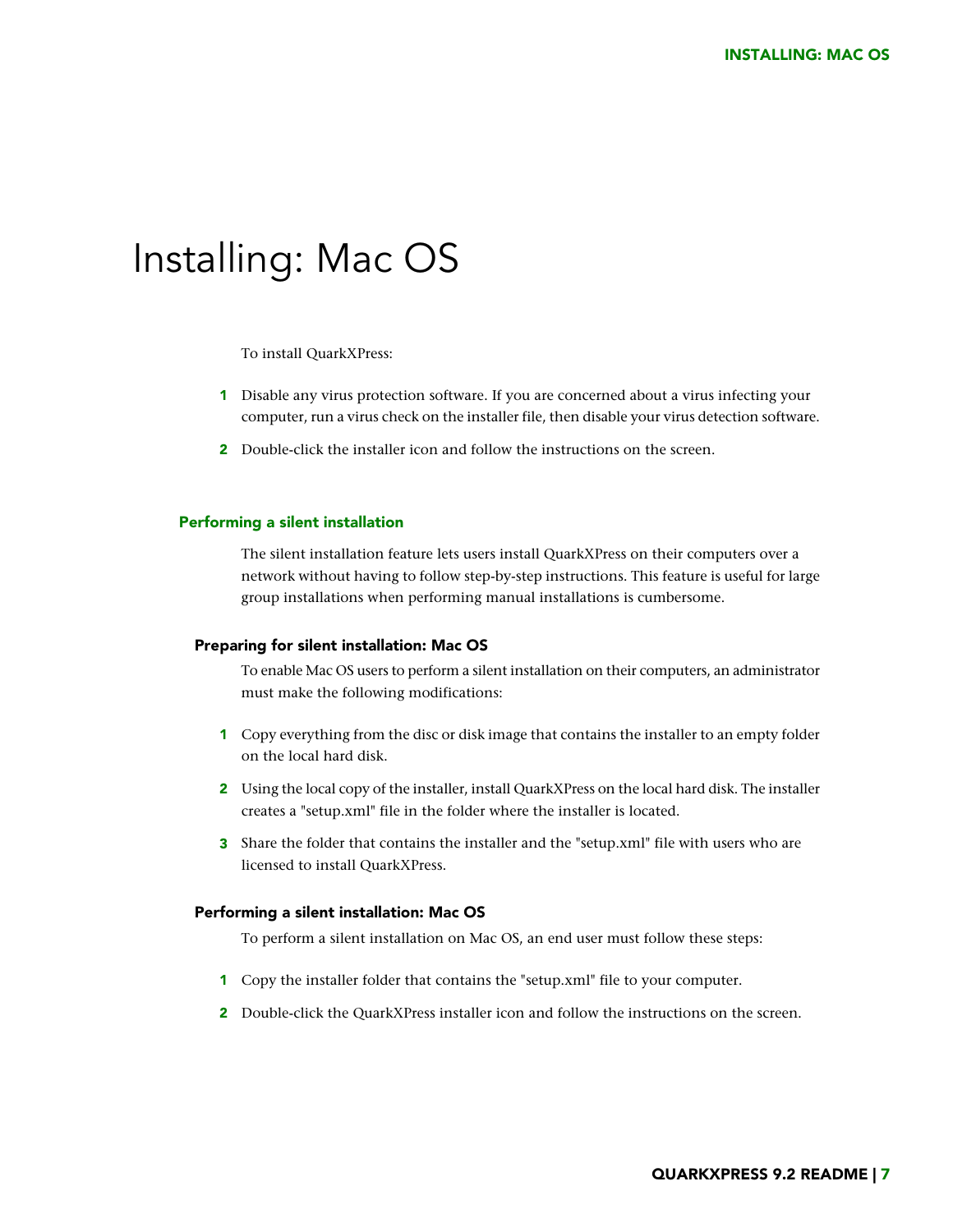#### <span id="page-7-0"></span>Adding files after installation: Mac OS

To add files after installation, double-click the installer icon. Use the **Custom Install** list to select the items to install.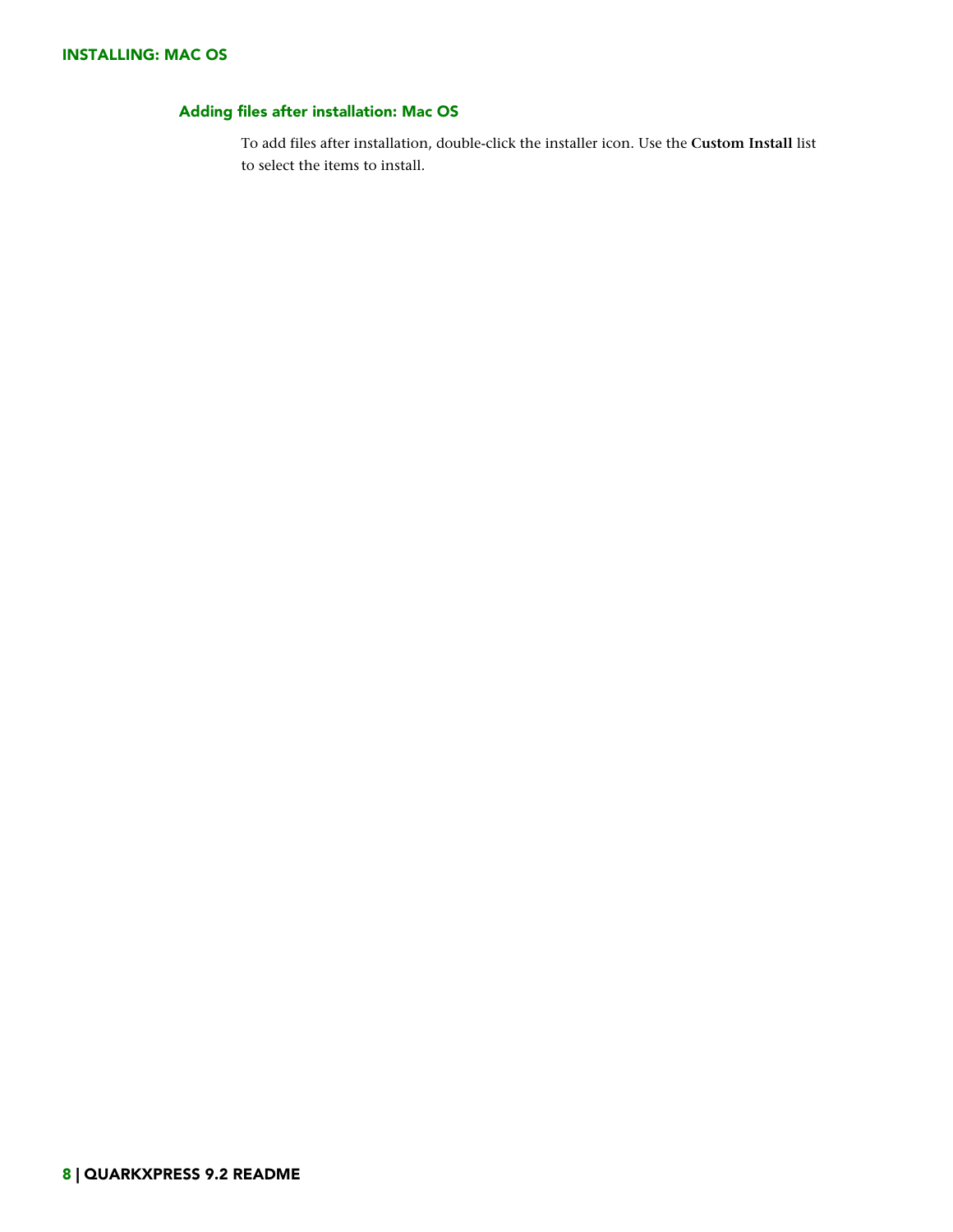### <span id="page-8-0"></span>Installing: Windows

To install QuarkXPress:

- 1 Disable any virus protection software. If you are concerned about a virus infecting your computer, run a virus check on the installer file, then disable your virus detection software.
- 2 Double-click the installer icon and follow the instructions on the screen.

#### <span id="page-8-2"></span><span id="page-8-1"></span>Performing a silent installation

The silent installation feature lets users install QuarkXPress on their computers over a network without having to follow step-by-step instructions. This feature is useful for large group installations when performing manual installations is cumbersome.

#### Preparing for silent installation: Windows

To enable Windows users to perform a silent installation on their computers, an administrator must make the following modifications:

- 1 Copy everything from the disc or disk image that contains the installer to an empty folder on the local hard disk.
- 2 Using the local copy of the installer, install QuarkXPress on the local hard disk. The installer creates a "setup.xml" file in the folder where the installer is located.
- <span id="page-8-3"></span>3 Open the "silent.bat" file in a text editor and make sure the path of the "setup.xml" file is in the first line as follows: '[network path of setup.exe file]' /s /v'/qn'
- 4 Share the folder that contains the installer and the "setup.xml" file with users who are licensed to install QuarkXPress.

#### Silent installation: Windows

To perform a silent installation on Windows, an end user must follow these steps:

- 1 Navigate to the shared folder that contains the "setup.xml" and "silent.bat" files.
- 2 Double-click the "silent.bat" file and follow the instructions on the screen.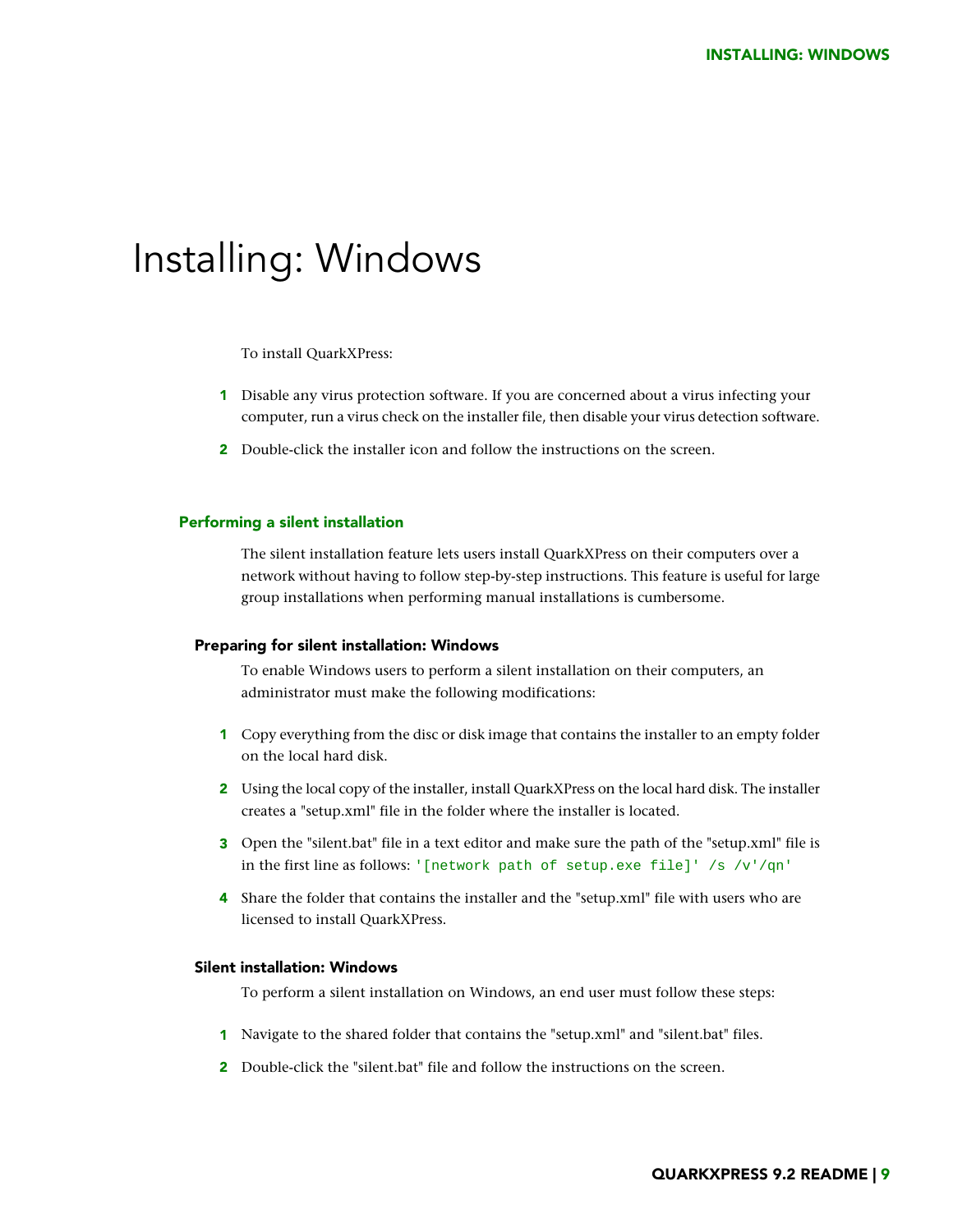#### INSTALLING: WINDOWS

#### <span id="page-9-0"></span>Adding files after installation: Windows

To add files after installation:

1 Double-click the "setup.exe" icon.

The **Setup** dialog box displays.

2 Click **Next**.

The **Program Maintenance** screen displays.

- Click **Modify** to choose the files to install. You can install new files or remove previously installed files.
- Click **Repair** to correct minor issues related to installed files. Use this option if you experience issues with missing or damaged files, shortcuts, or registry entries.
- 3 Click **Next**.
- If you clicked **Modify** in the previous dialog box, the **Custom Setup** screen displays. Make the appropriate modifications, then click **Next**. The **Ready to Modify the Program** screen displays.
- If you clicked **Repair** in the previous dialog box, the **Ready to Repair the Program** screen displays.
- 4 Click **Install**.
- 5 Click **Finish** when the system notifies you that the process is complete.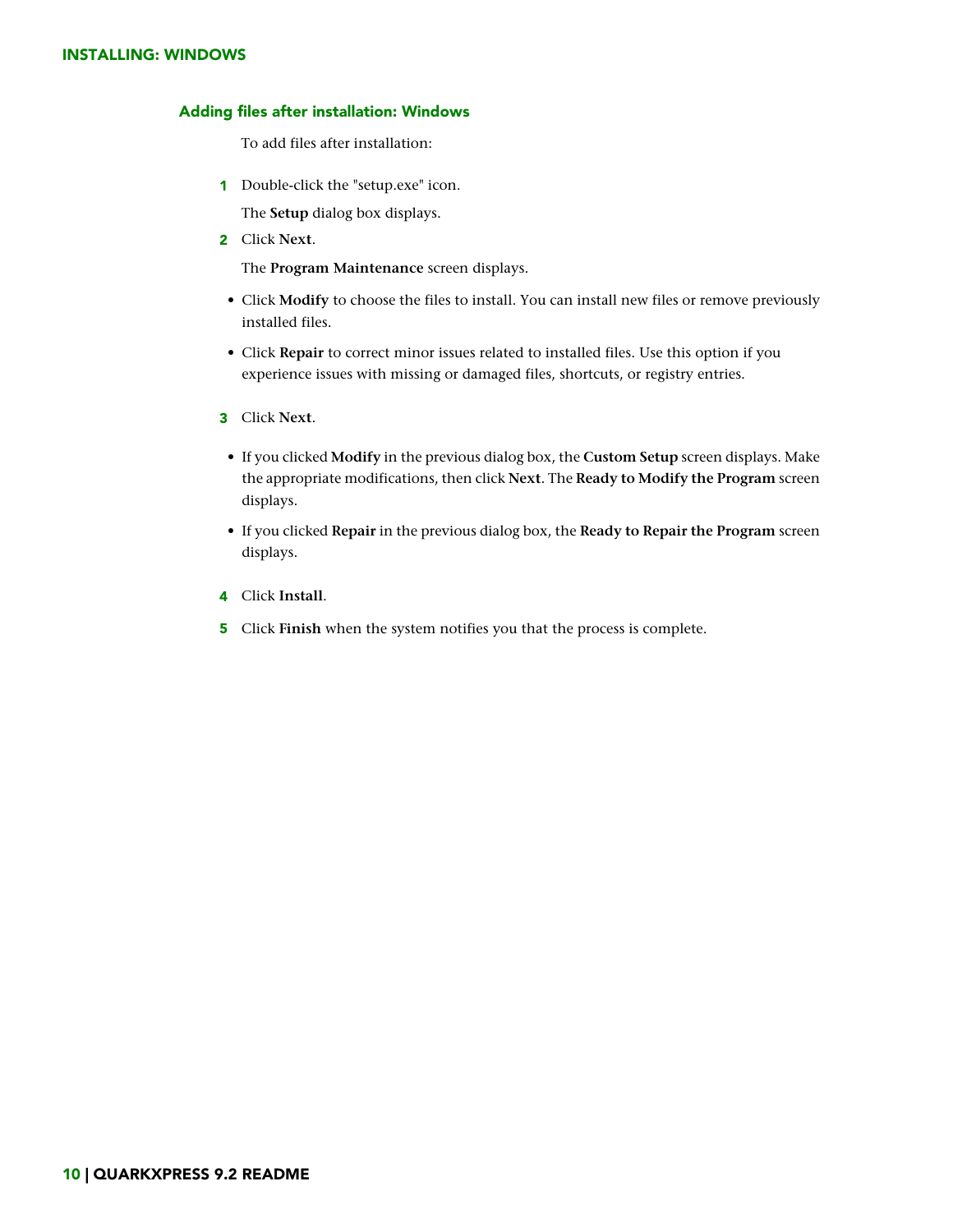## <span id="page-10-0"></span>Upgrading

To upgrade QuarkXPress to this version:

- 1 Disable any virus protection software. If you are concerned about a virus infecting your computer, run a virus check on the installer file, then disable your virus detection software.
- 2 Double-click the installer icon and follow the instructions on the screen.
- 3 When the **Validation Code** screen displays, choose **Upgrade** from the **Installation Type** drop-down menu. If you have your upgrade validation code, enter it in the **Enter your validation code** fields. If you do not have an upgrade validation code, click **Get validation code** to go to the Quark Web site, follow the instructions on the screen to get the validation code, and then enter the validation code in the **Enter your validation code** fields.
- 4 Click **Continue** and follow the instructions on the screen.
- The installer installs a new copy of QuarkXPress. It does not replace the earlier version.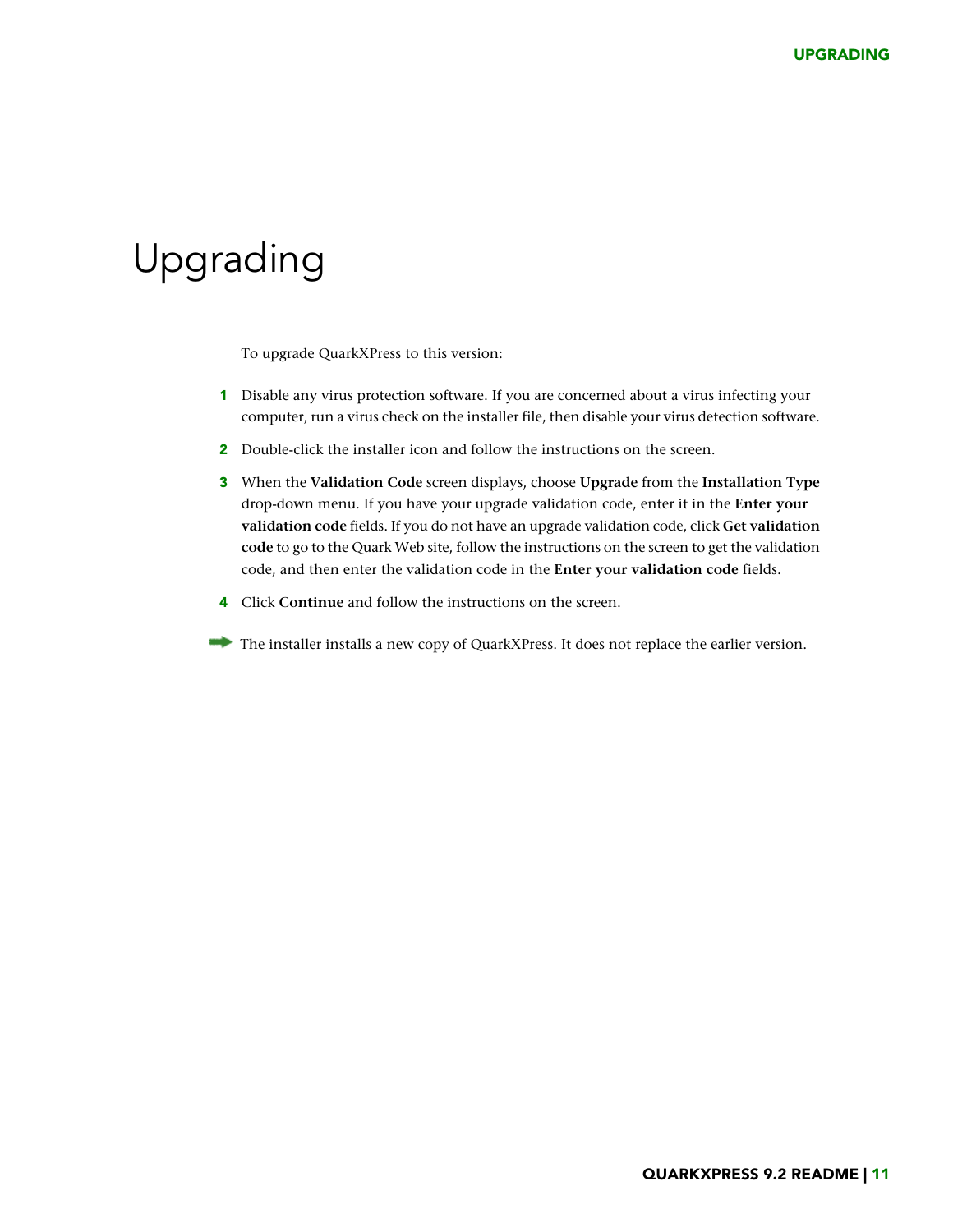## <span id="page-11-0"></span>Updating

The installer will update earlier versions of QuarkXPress 9.x to this version. To update QuarkXPress:

- 1 Disable any virus protection software. If you are concerned about a virus infecting your computer, run a virus check on the Installer and then disable your virus detection software.
- 2 Make a copy of the application folder on your hard drive to ensure that you have a working copy of the software if you encounter issues during the update.
- 3 Make sure the names of the application folder and the application have not changed since installation.
- 4 Double-click the Installer icon and follow the instructions on the screen.
- *Windows:* The installer locates your installed copy of QuarkXPress and updates it to this version.
- *Mac OS:* If your installed copy of QuarkXPress is in the default location, the installer updates it. If your installed copy of QuarkXPress is not in the default location and you want to update it, click the **Customize** button when it displays, click in the **Location** column for the application, choose **Other**, and navigate to the location of the existing installation.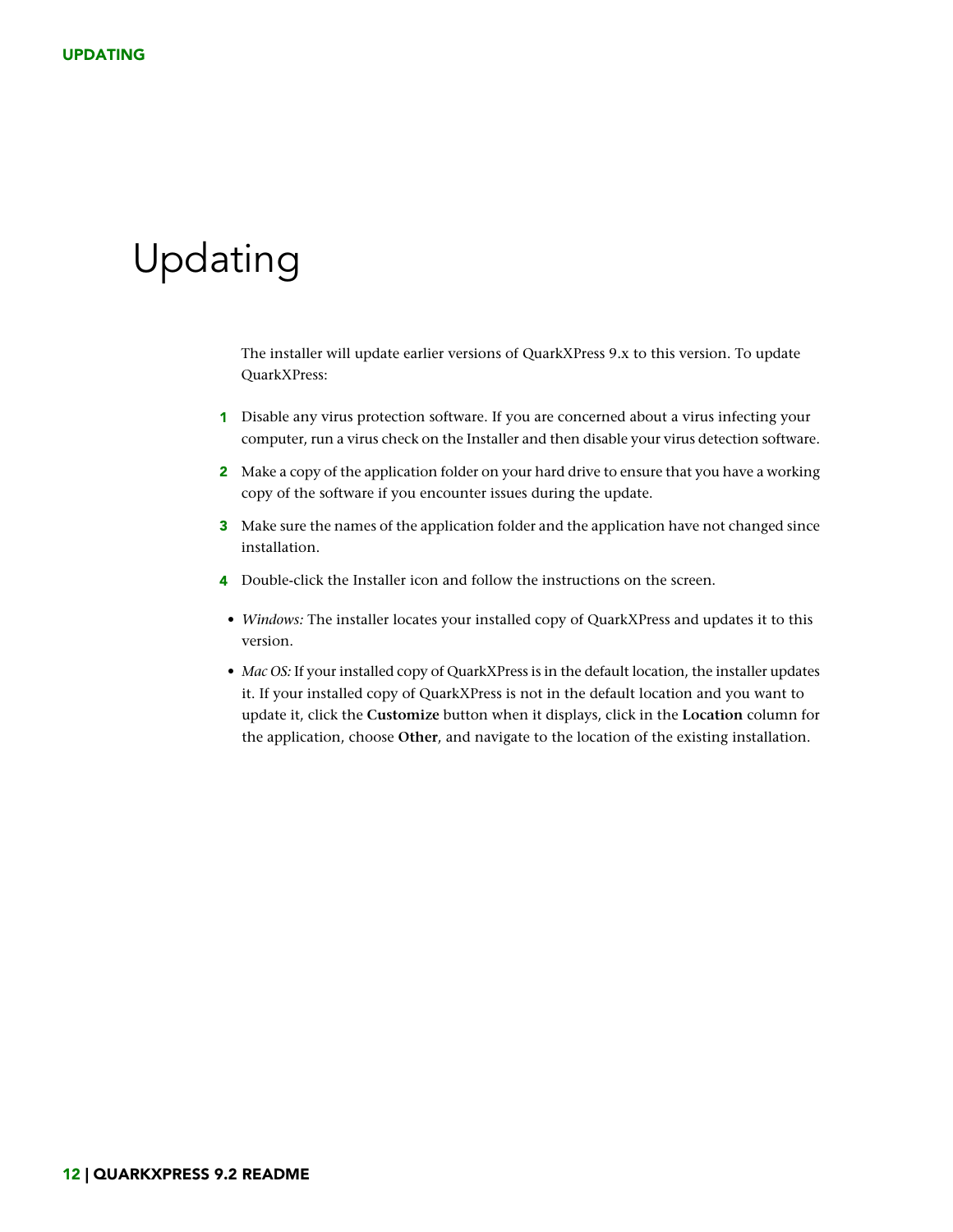### <span id="page-12-0"></span>Installing or upgrading with QLA

Quark® License Administrator (QLA) is software that manages licensed Quark products. If you purchased an educational site license or a commercial site license, you most likely received a QLA CD-ROM when you purchased QuarkXPress. QLA must be installed on your network before you install QuarkXPress.

If QLA is already installed and you are installing QuarkXPress, the **License Server Details** dialog box displays after you enter your registration information. Before proceeding, verify that you have the information you need to enter values in the following fields:

- **License Server Host Name or IP Address**: Enter the IP address or server name for the server you have designated as the license server. The license server handles requests from license clients.
- **License Server Port**: Enter the value for the license server port. This number is determined when the QLA software is registered online. The license server port is the port through which license server requests flow.
- **Backup License Server Host Name or IP Address**: Enter the IP address or server name for the server you have designated as the backup license server.
- **Backup License Server Port**: Enter the value for the backup license server port.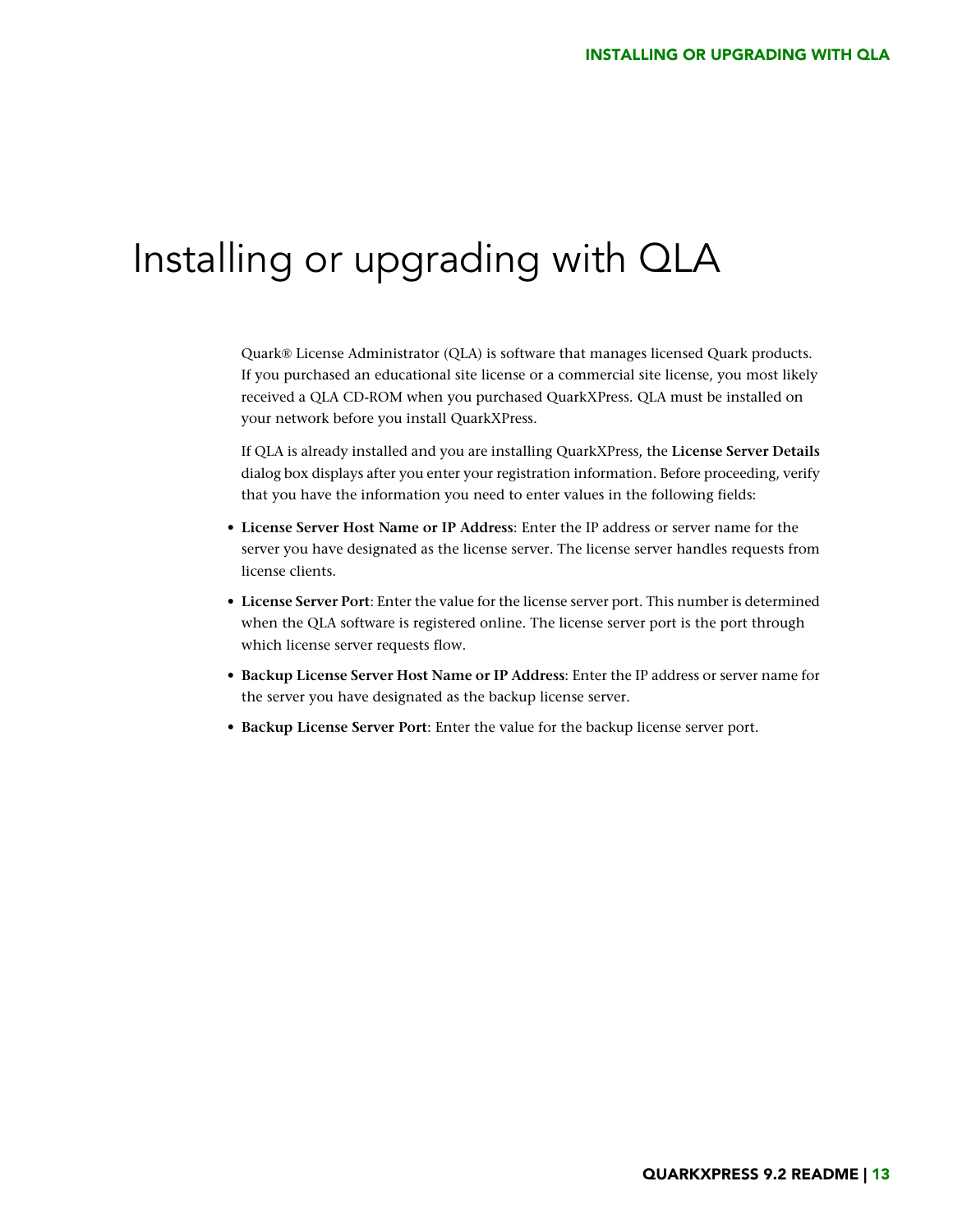## <span id="page-13-0"></span>Registering

To register your copy of the application, visit the "Online registration" page of the Quark Web site (see *[Contacting Quark](#page-18-0)*). If you cannot register online, see *[Contacting Quark](#page-18-0)* for contact information.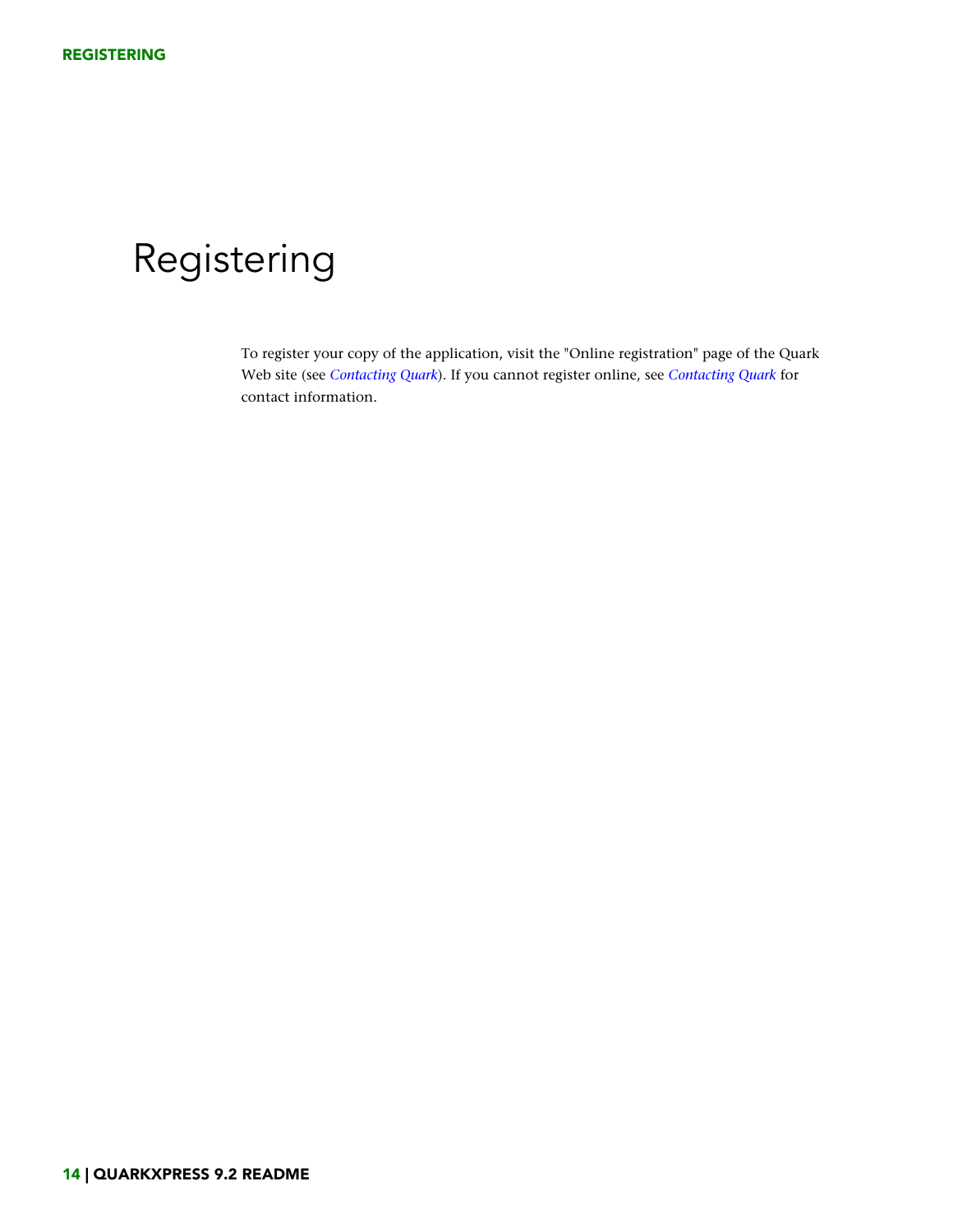### <span id="page-14-0"></span>Activating

If you have a single-user copy of QuarkXPress, you must activate it. To activate QuarkXPress when you launch it, click **Activate Now**.

If you do not want to activate QuarkXPress when you launch it, click **Continue**.QuarkXPress presents the option to activate it each time you launch the application until you activate it.

If you do not activate QuarkXPress, you can use it for 30 days after installation; after 30 days, the product runs in demonstration mode and must be activated before it will run as a full version.

If you cannot activate online, see *[Contacting Quark](#page-18-0)* for contact information.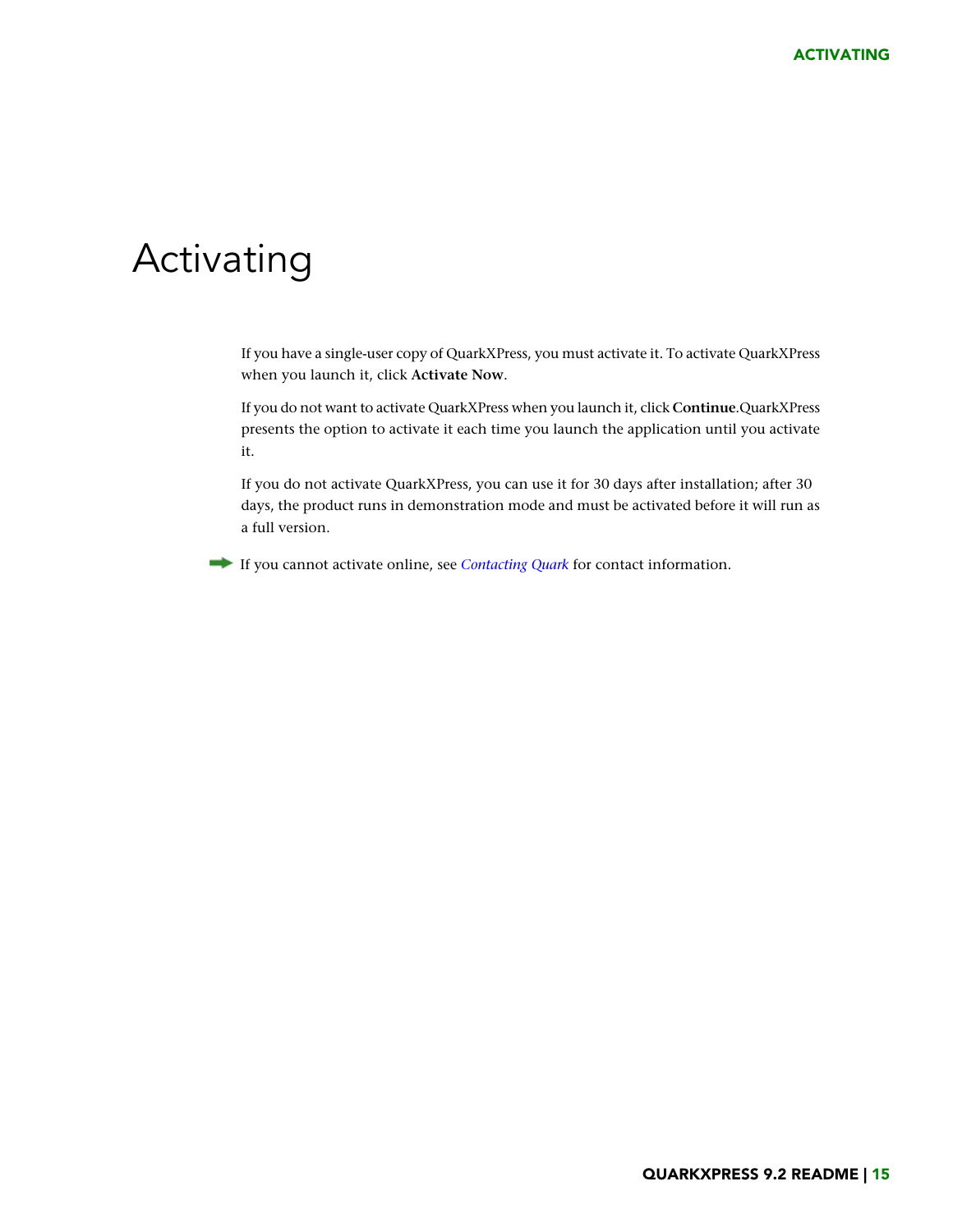### <span id="page-15-0"></span>Uninstalling

If the uninstaller detects a running instance of the application, an alert displays. Close the application before you begin to uninstall.

#### <span id="page-15-1"></span>Uninstalling: Mac OS

To uninstall QuarkXPress, open the "Applications" folder on your hard drive (or the folder in which QuarkXPress was installed) and drag the QuarkXPress folder to the trash.

#### <span id="page-15-2"></span>Uninstalling: Windows

To uninstall QuarkXPress:

- 1 Choose **Start > All Programs > QuarkXPress > Uninstall**.
- 2 Click **Yes**. The uninstaller gathers the information necessary for uninstalling and then an alert displays to notify you that the contents of the QuarkXPress application folder will be deleted.
- 3 Click **Yes** to continue or **No** to cancel.
- You can also uninstall by running the installer again.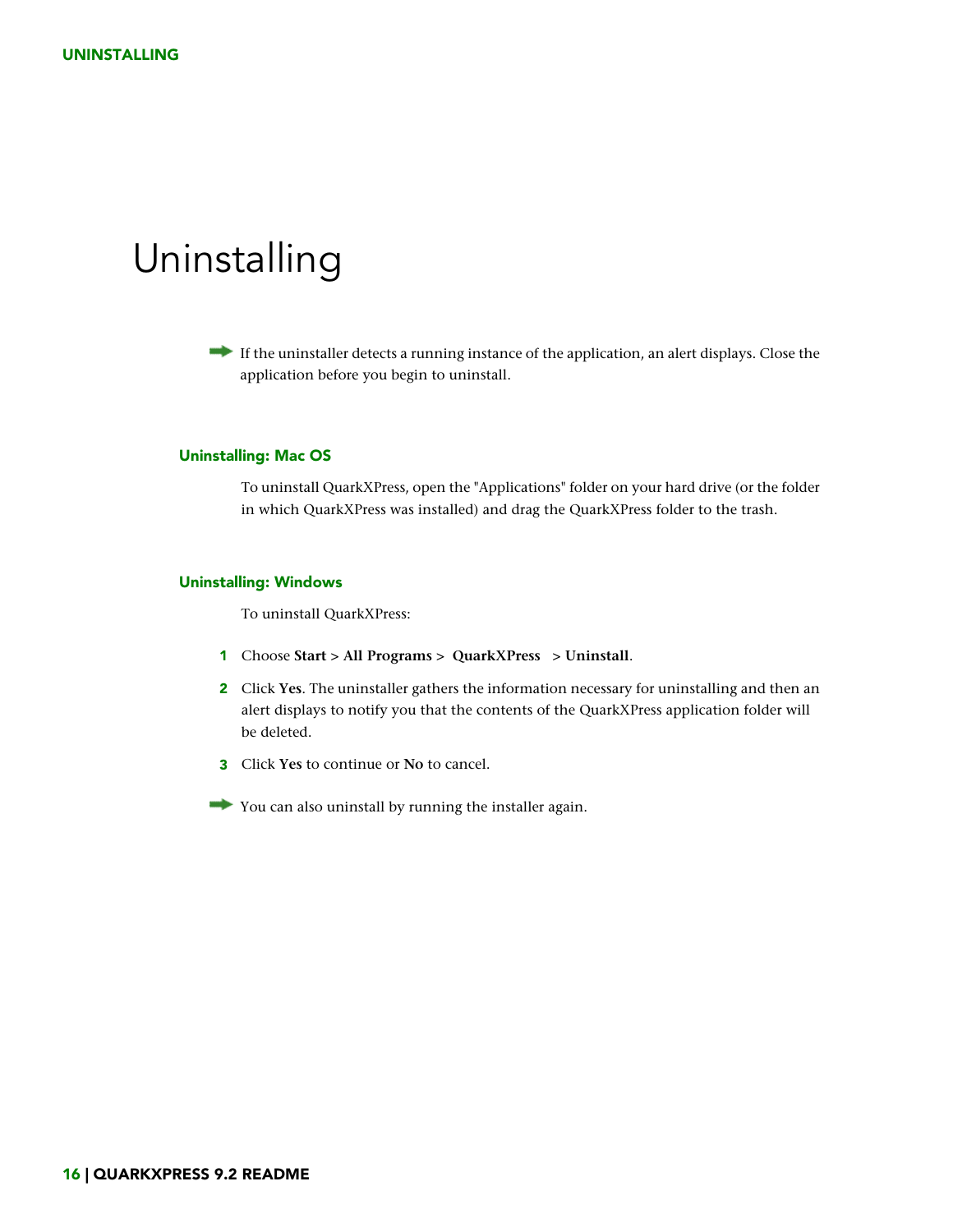### <span id="page-16-0"></span>Changes in this version

This version of QuarkXPress includes bug fixes and the following new features.

- You can now create a new project specifically for ePUB export.
- You can now add audio and videos to an ePUB e-book.
- You can now add all supported types of content to a reflow article without having to first create that content in a Print layout.
- You can now create new articles and components, visually crop pictures, and split text components in a reflow article.
- You can now configure the table of contents for an ePUB e-book by specifying which types of content it should include.
- You can now control the format and resolution of pictures in a reflow article on a global or picture-by-picture basis.
- You can now store export settings for ePUB e-books in an output style.
- You can now specify the default story direction and rubi format for East Asian ePUB e-books.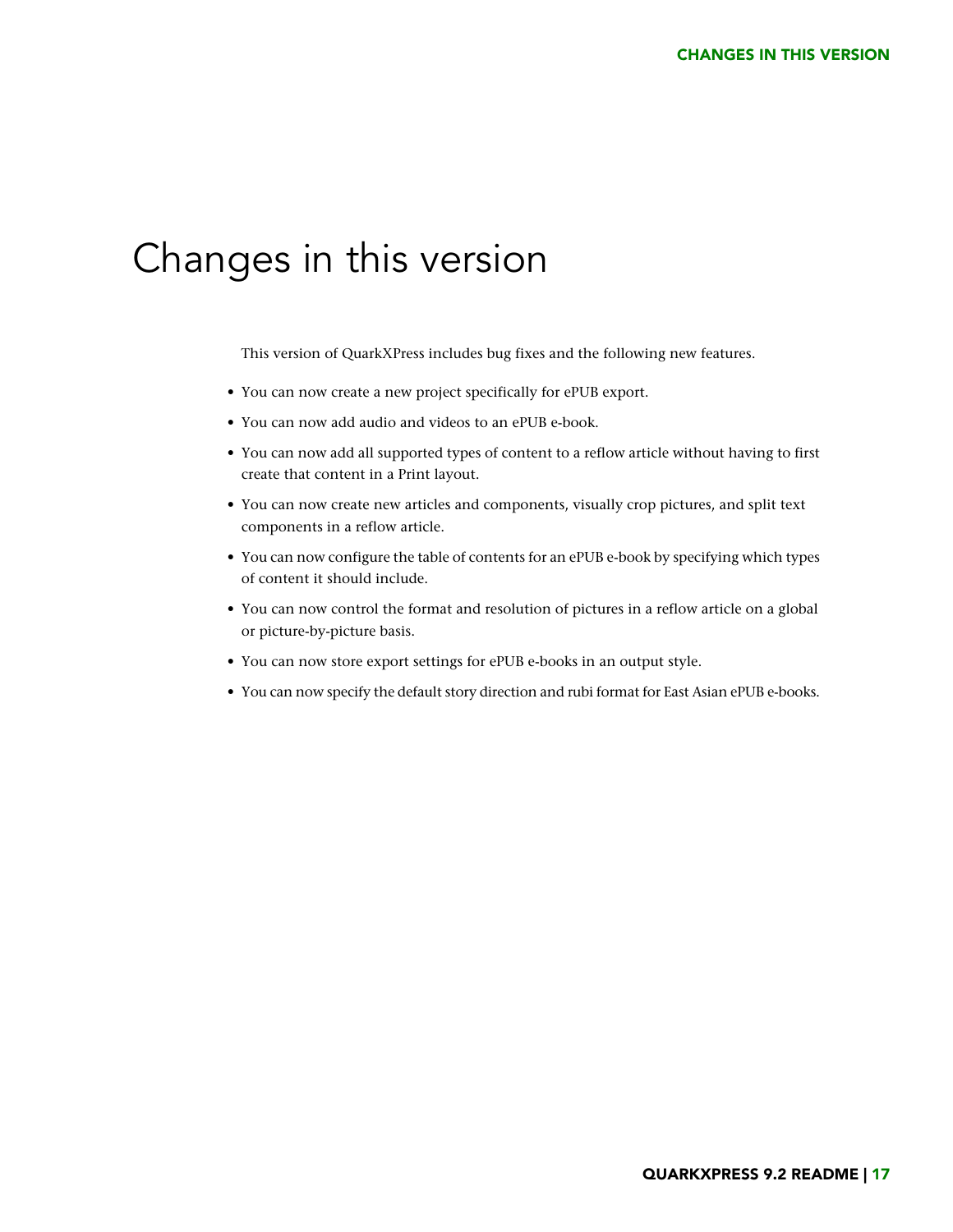## <span id="page-17-0"></span>Known and resolved issues

For lists of known issues and resolved issues in this version of the software, visit the Quark Web site at *[www.quark.com](http://www.quark.com)*, *[euro.quark.com](http://euro.quark.com)*, or *[japan.quark.com](http://japan.quark.com)*. Product documentation, including lists of known and resolved issues, is available under **Support > Product Documentation**.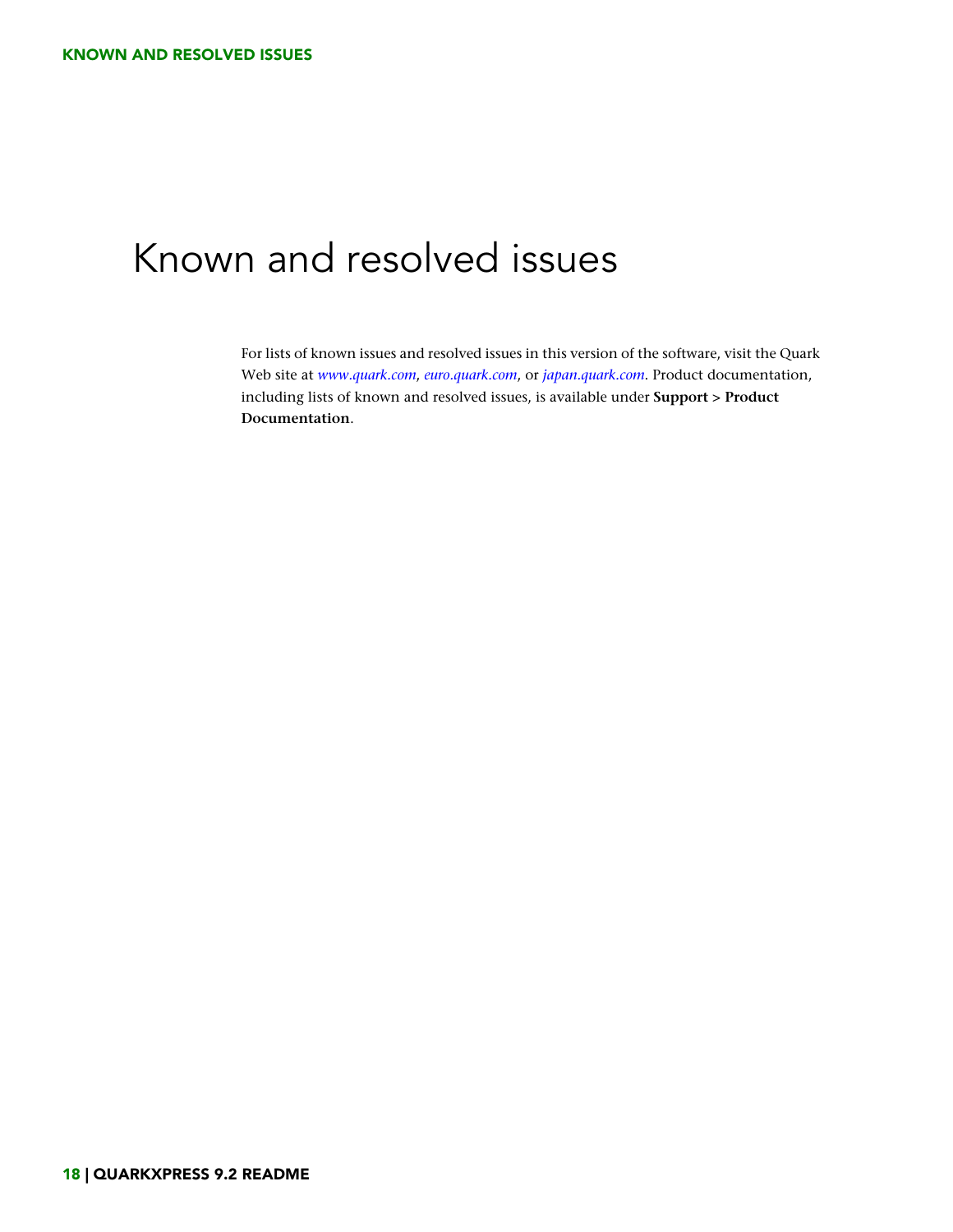### <span id="page-18-0"></span>Contacting Quark

If you have questions about installing, configuring, or using this software, please contact Quark Software Inc.

#### <span id="page-18-1"></span>In the Americas

For technical support, please use our free live online chat at *[support.quark.com](http://support.quark.com)*, call the incident-based support line at 800.676.4575 between 12:00 a.m. Monday and 6:00 p.m. Friday (Mountain Time), or send an e-mail message to *[techsupp@quark.com](mailto:techsupp@quark.com)*.

For product information, please visit the Quark Web site at *[www.quark.com](http://www.quark.com)*, or send an e-mail message to *[cservice@quark.com](mailto:cservice@quark.com)*.

#### <span id="page-18-2"></span>Outside the Americas

In Europe, technical support is available by live online chat at *[support.quark.com](http://support.quark.com)* or *[euro.quark.com](http://euro.quark.com)* and by phone between 8.30 and 17.30 Central European Time, Monday to Friday. Use one of the following local toll-free numbers:

- **Belgium:** 0800-77-296
- **Denmark:** 8088-7070
- **France:** 0800-91-3457
- **Germany:** 0800-180-0101
- **Ireland:** 1800-55-0241
- **Italy:** 800-87-4591
- **Luxembourg:** 8002-3861
- **The Netherlands:** 0800-022-7695
- **Norway:** 800-1-4398
- **Spain:** 800-1-4398
- **Sweden:** 020-790-091
- **Switzerland:** 0800-55-7440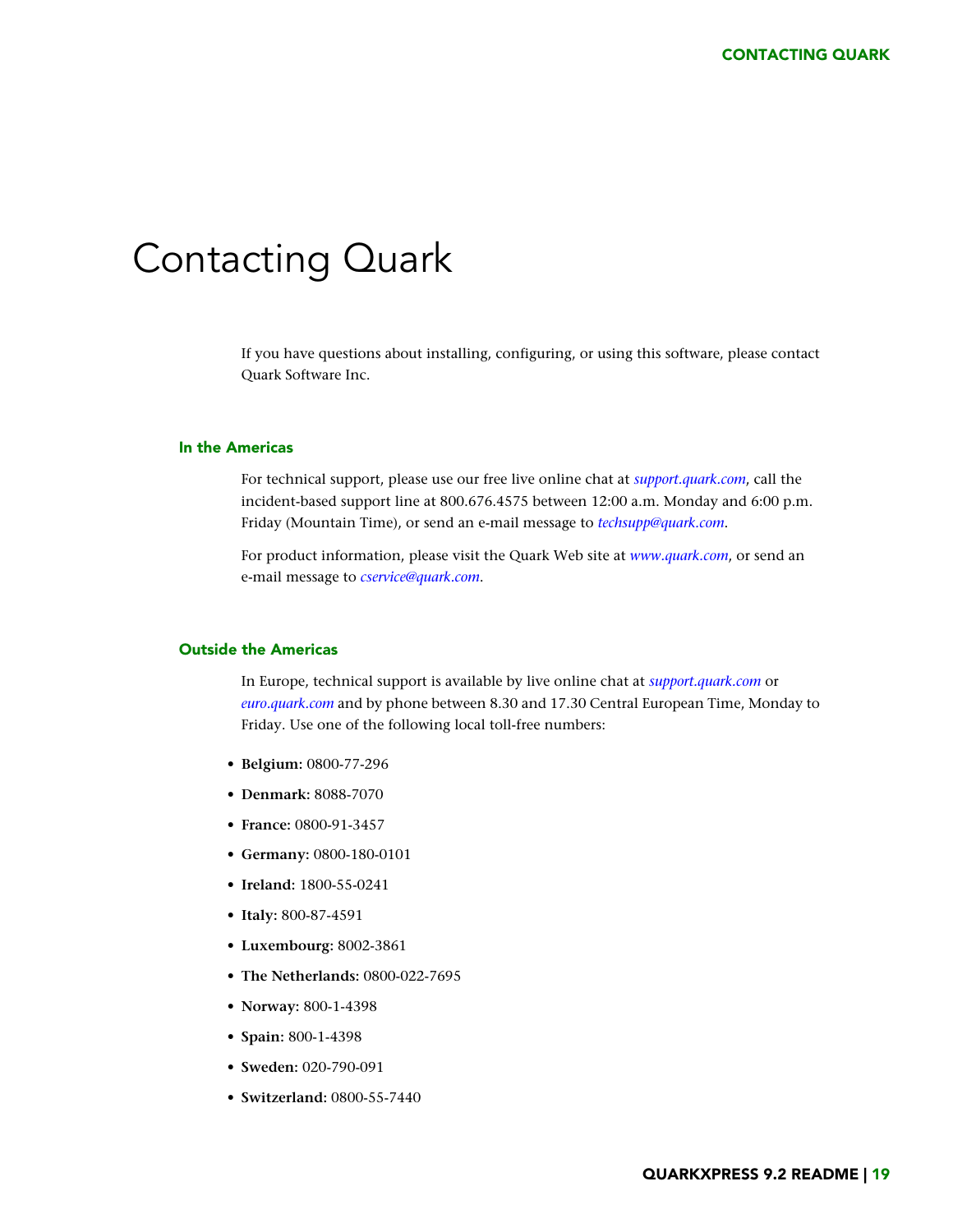#### CONTACTING QUARK

• **UK and Ireland:** 0808-101-7082

In some cases, a toll-free number may not be accessible via a mobile device. In such cases, please use a land line.

For e-mail support in Europe, use live online chat or one of the following addresses:

- **English:** *[eurotechsupp@quark.com](mailto:eurotechsupp@quark.com)*
- **German:** *[techsupportde@quark.com](mailto:techsupportde@quark.com)*
- **French:** *[techsupportfr@quark.com](mailto:techsupportfr@quark.com)*
- **Italian:** *[techsupportit@quark.com](mailto:techsupportit@quark.com)*
- **Spanish:** *[techsupportes@quark.com](mailto:techsupportes@quark.com)*

In Australia, please use live online chat or call 1 800.670.973 between 10:00 a.m. and 7:00 p.m. Sydney Time (AEST), Monday through Friday, or send an e-mail message to *[austechsupp@quark.com](mailto:austechsupp@quark.com)*.

In Japan, please use live online chat or call (03) 3476–9440 (Monday through Friday, 10:00 am – 12:00 pm and 1:00 pm – 5:00), send a fax to (03) 3476–9441, or visit the Japanese Quark Web site at *[japan.quark.com](http://japan.quark.com)*.

In countries not listed above, please use live online chat or contact your Quark Full Service Distributor for technical support. For a list of Quark Full Service Distributors, visit the Quark Web site at *[www.quark.com](http://www.quark.com)*, *[euro.quark.com](http://euro.quark.com)*, or *[japan.quark.com](http://japan.quark.com)*.

For product information, please visit the Quark Web site at *[euro.quark.com](http://euro.quark.com)* or *[japan.quark.com](http://japan.quark.com)*, or send an e-mail message to one of the following addresses:

- **English:** *[eurocservice@quark.com](mailto:eurocservice@quark.com)*
- **German:** *[custservice.de@quark.com](mailto:custservice.de@quark.com)*
- **French:** *[custservice.fr@quark.com](mailto:custservice.fr@quark.com)*
- **Italian:** *[custservice.it@quark.com](mailto:custservice.it@quark.com)*
- **Spanish:** *[custservice.es@quark.com](mailto:custservice.es@quark.com)*